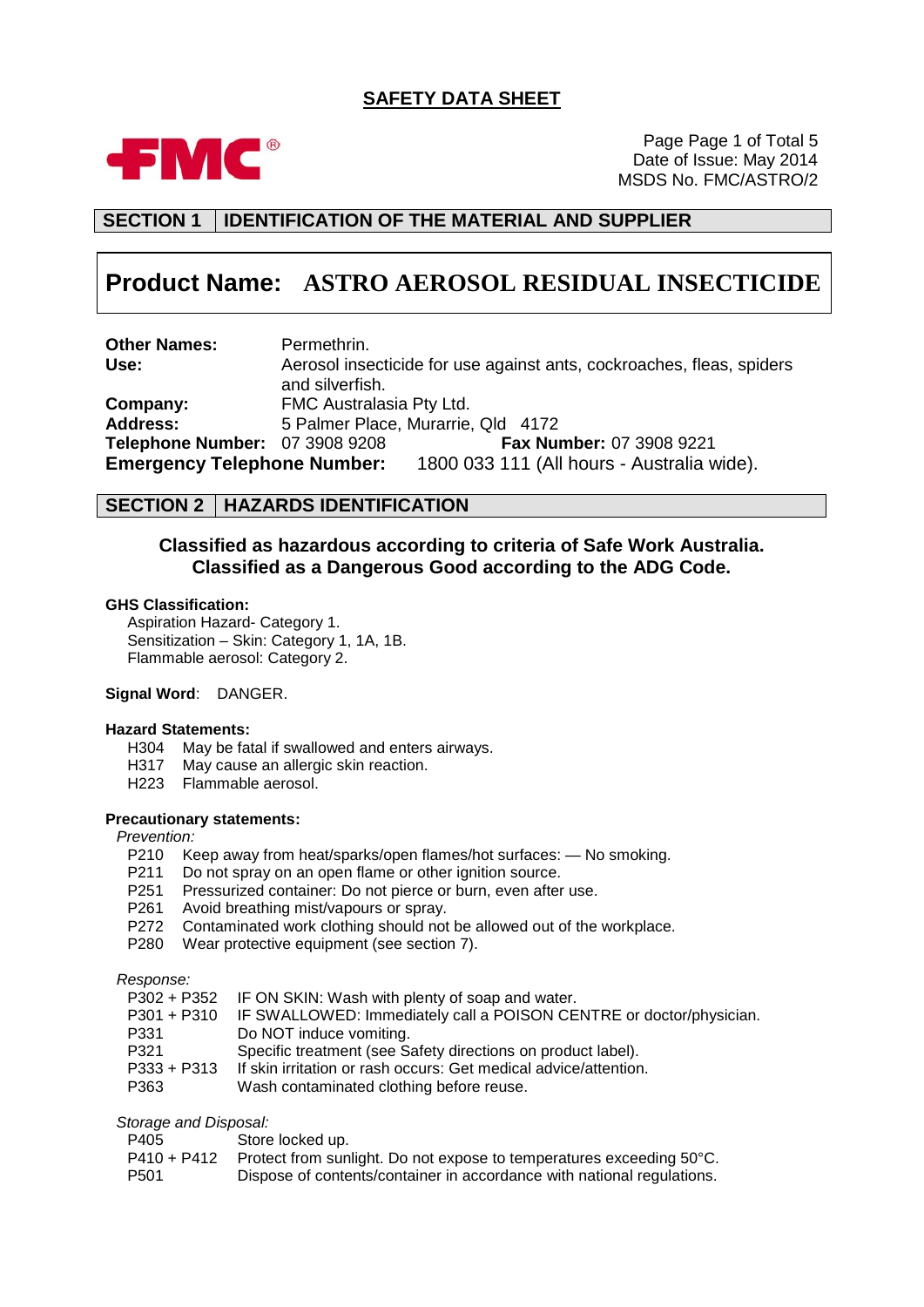## **Product Name: ASTRO AEROSOL RESIDUAL INSECTICIDE**

## **SECTION 2 HAZARDS IDENTIFICATION** (Continued)

#### **Pictograms:**



## **SECTION 3 COMPOSITION/INFORMATION ON INGREDIENTS**

# **Ingredients:**

*CHEMICAL CAS NUMBER PROPORTION* 52645-53-1 1% w/w<br>64742-88-7 10-30% w/w Paraffinic Hydrocarbon 64742-88-7 10-30% w/w Butylated hydroxytolulene 128-37-0  $\leq 1\%$ <br>Other ingredients determined not to be hazardous including LPG propellant 10 - 30 % w/w Other ingredients determined not to be hazardous including LPG propellant

## **SECTION 4 FIRST AID MEASURES**

#### **FIRST AID**

- **Swallowed:** If poisoning occurs, contact a doctor or Poisons Information Centre. Phone Australia 13 11 26. If any discomfort persists seek medical advice.
- **Eye:** If in eyes, hold eyes open and flush with water until chemical is removed. If irritation occurs and persists, obtain medical attention.
- **Skin:** If on skin wash with plenty of soap and water. Remove contaminated clothing. If irritation occurs and persists see a doctor. Launder contaminated clothing before reuse.

**Inhaled:** Remove patient to fresh air. If breathing discomfort occurs, obtain medical attention.

## **SECTION 5 FIRE FIGHTING MEASURES**

**Specific Hazard:** Product is highly flammable. Contents are under pressure. Propellant is liquefied petroleum gas (LPG). Containers may 'rocket' or explode in heat of fire.

**Extinguishing media:** Foam, CO<sub>2</sub> or dry chemical. Soft stream water fog if no alternatives. Contain all runoff.

**Hazards from combustion products:** On burning will emit toxic fumes of carbon monoxide, carbon dioxide, hydrogen chloride, chlorine, etc.

**Precautions for fire-fighters and special protective equipment:** Isolate fire area. Evacuate downwind. Wear full protective clothing and self-contained breathing apparatus. Do not breathe or contact smoke, gases or vapours generated. Fight fire from maximum distance or protected area. Cool cans using water spray, and use caution when approaching containers. Contain all runoff.

## **SECTION 6 ACCIDENTIAL RELEASE MEASURES**

**Emergency procedures:** Isolate and post spill area. Keep out unprotected persons and animals. Eliminate all sources of ignition. Ventilate area. As contents are in an aerosol can it is unlikely that there will be any material to clean up. In the case where there is material to clean up, contain and absorb spilled material with absorbent material such as sand, clay or cat litter and dispose of waste according to the Australian Standard 2507 - Storage and Handling of Pesticides. Any pierced cans should be isolated and left until contents have discharged. Retrieve empty can and dispose as per section 13. Keep material out of streams and sewers. Vacuum, shovel or pump waste into an approved drum. Use non-sparking tools. Label for contents. Dispose of drummed wastes, including decontamination solution, in accordance with the requirements of Local or State Waste Management Authorities.

**Material and methods for containment and cleanup procedures:** To clean spill area, wash with a solution of soap, water and acetic acid/vinegar. Follow this with a neutralisation step of washing the area with a bleach or caustic soda ash solution. Finally, wash with a strong soap and water solution. Absorb, as above, any excess liquid and add both solutions to the drums of waste already collected.

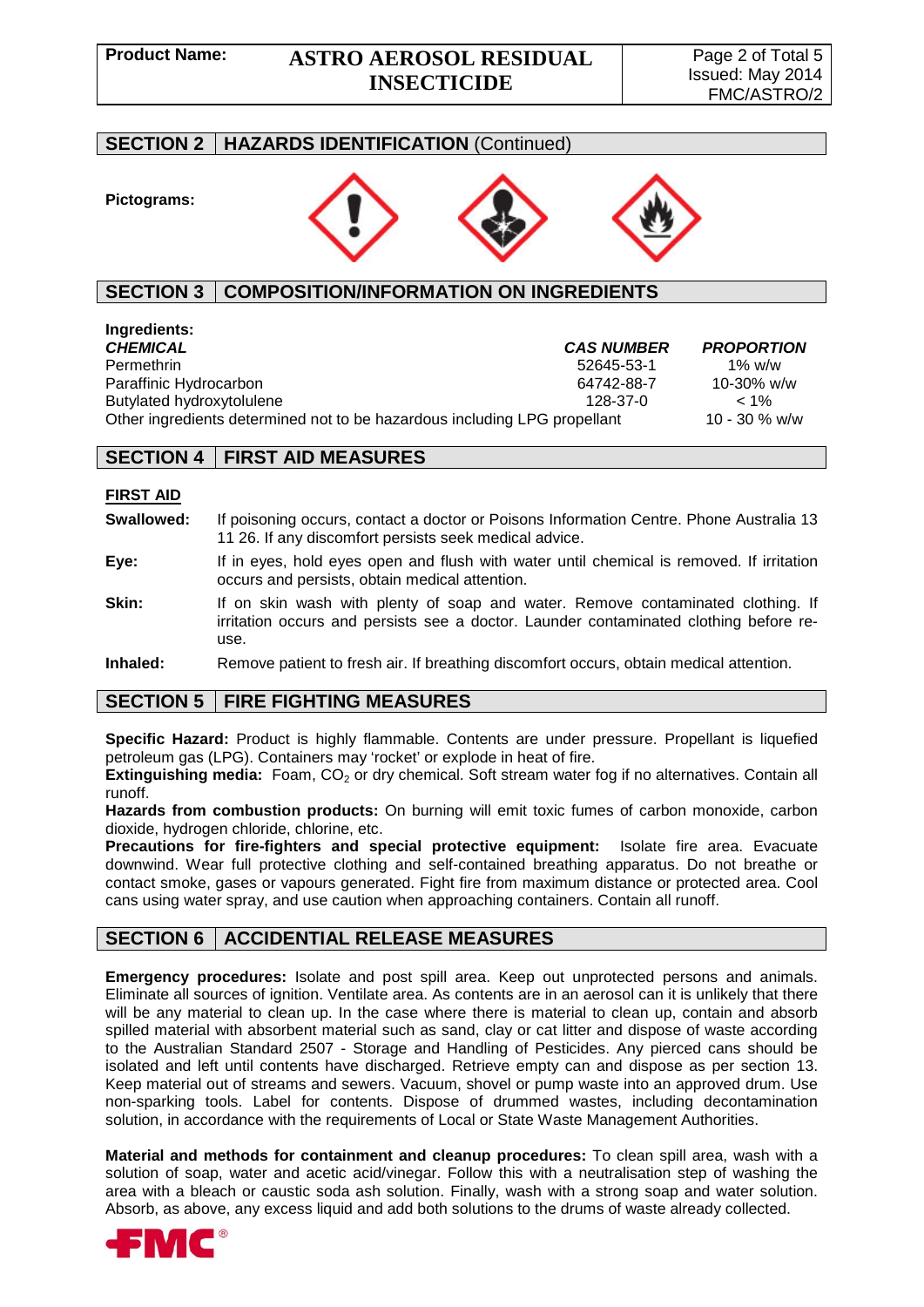## **SECTION 7 HANDLING AND STORAGE**

**Precautions for Safe Handling:** Ensure containers are kept closed until using product. Avoid skin and eye contact and breathing vapour.

**Conditions for Safe Storage:** Do not store near naked flames or other sources of ignition. Flammable gas. DO NOT store near (or allow to contact) fertilizers, fungicides or pesticides. Store in the closed original container, in a cool well ventilated area, out of direct sunlight.

## **SECTION 8 EXPOSURE CONTROLS / PERSONAL PROTECTION**

#### **National Exposure Standards:**

No exposure standard for permethrin has been established by Safe Work Australia, however the following guideline has been established for one of the ingredients in the formulation.

| <b>Atmospheric Contaminant</b> | <b>Exposure Standard (TWA)</b>         | <b>Proportion in Astro</b> |
|--------------------------------|----------------------------------------|----------------------------|
| Butylated hydroxytolulene      | 10 mg/m <sup>3</sup> (Aerosol)         | : 1%                       |
| — 1 A J A                      | $\mathbf{r}$ . The set of $\mathbf{r}$ |                            |

TWA = Time-Weight Average

#### **Biological Limit Values:**

No biological limit allocated.

#### **Engineering controls:**

Natural ventilation should be adequate. Ventilate all transport vehicles prior to unloading.

#### **Personal Protective equipment (PPE):**

General: For general use personal protective equipment should not be necessary. Do not spray in eyes or on skin.

#### **SECTION 9 PHYSICAL AND CHEMICAL PROPERTIES**

| Appearance:                 | Clear pale yellow liquid.          |
|-----------------------------|------------------------------------|
| Odour:                      | Mild aromatic hydrocarbon odour.   |
| <b>Boiling point:</b>       | Not available.                     |
| <b>Freezing point:</b>      | Not available.                     |
| <b>Specific Gravity:</b>    | Approximately 0.7 g/mL.            |
| pH:                         | Not available.                     |
| <b>Solubility in Water:</b> | Product suspends in water.         |
| <b>Flammability:</b>        | Flammable gas.                     |
| <b>Corrosive hazard:</b>    | Not known to be corrosive.         |
| Flashpoint (°C):            | $-104$ to $-60^{\circ}$ C (LPG).   |
| Flammability Limits (%):    | Not established.                   |
| <b>Poisons Schedule:</b>    | Product is not a scheduled poison. |

## **SECTION 10 STABILITY AND REACTIVITY**

**Chemical Stability:** Product is considered stable in ambient conditions for a period of at least 2 years after manufacture.

**Conditions to avoid:** Keep in a cool place. Do not expose to sources of ignition. This product is highly flammable. DO NOT use in confined spaces. DO NOT use close to ignition sources.

**Incompatible materials:** Do not store near corrosive substances.

**Hazardous decomposition products:** On burning will emit toxic fumes.

**Hazardous reactions:** Will not polymerise.

## **SECTION 11 TOXICOLOGICAL INFORMATION**

#### *Potential Health Effects:*

Studies with laboratory animals have shown permethrin (the active ingredient in this product) to have low oral, dermal and inhalation toxicity. It is minimally irritating to the eyes and practically non-irritating to the skin. Permethrin is a skin sensitiser.

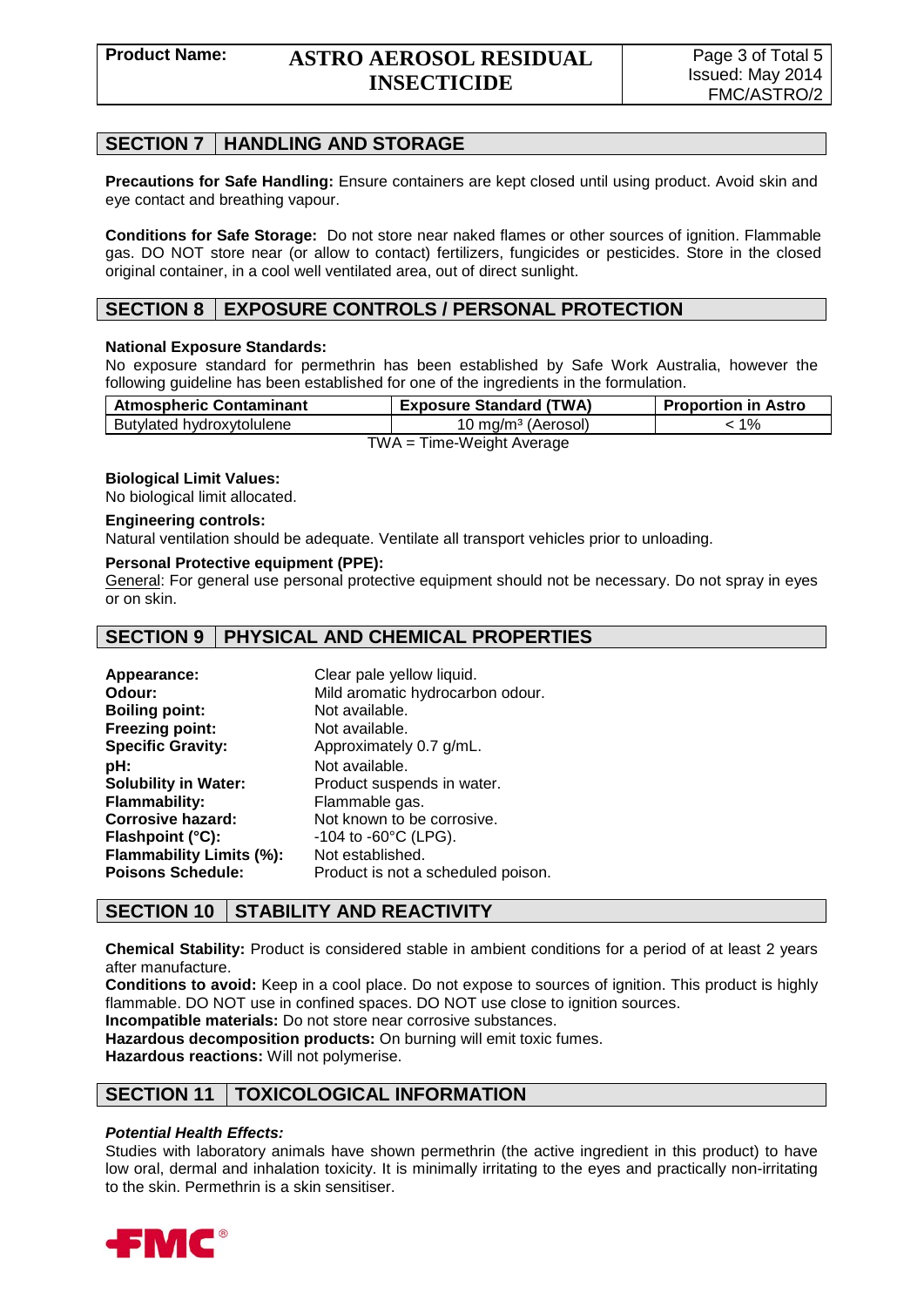## **SECTION 11 TOXICOLOGICAL INFORMATION** (Continued)

Experience to date indicates that contact with permethrin may produce skin sensations such as numbing, burning or tingling. These sensations are reversible and usually subside within 12 hours. Large doses of permethrin ingested by laboratory animals produced signs symptoms such as diarrhoea, salivation, tremors and intermittent convulsions. Overexposure of animals to permethrin via inhalation has also produced hyperactivity and hypersensitivity.

#### **Acute**

**Swallowed:** Due to the high volatility of this product, this is unlikely to occur.

**Eye:** Severely irritating to the eyes

**Skin:** Mildly irritating. Avoid contact with skin. Liquid contact can cause freezing of tissue, resulting in an injury similar to a thermal burn.

**Inhaled:** Inhalation of spray or vapour may produce respiratory irritation and can result in headaches, dizziness and possibly nausea. Excessive exposure may cause unconsciousness, or even death, due to asphyxiation.

**Chronic:** No data available on this formulation. In studies with laboratory animals, Permethrin Technical did not cause teratogenicity or reproductive toxicity. The overall results from a battery of genotoxicity studies indicate that permethrin is not considered to be genotoxic. Ames test results were negative. The potential for induction of oncogenicity is extremely low. Long term feeding studies in animals resulted in increased liver and kidney weights, induction of liver microsomal drug metabolising enzyme system, and histopathological changes to the lungs and liver.

## **SECTION 12 | ECOLOGICAL INFORMATION**

**Environmental Toxicology:** No data is available on Astro Aerosol Insecticide. The active ingredient, Permethrin is highly toxic to aquatic organisms. Marine species are often more sensitive than freshwater species. Permethrin is only slightly toxic to birds with acute oral  $LD_{50} > 3600$  mg/kg.

**Environmental Properties:** No data is available on Astro Insecticide. The active ingredient, Permethrin, degrades at a moderate rate in soils. Permethrin is tightly bound in most soils (Koc = 86,000), with little potential for movement into soil or groundwater. Permethrin has a Log Pow of 6.1, but because of the ease with which biological systems degrade the molecule, the potential for bioaccumulation and accumulation in the environment is low.

## **SECTION 13 DISPOSAL CONSIDERATIONS**

**Spills & Disposal:** In the case of spillage, contain and absorb spilled material with absorbent material such as sand, clay or cat litter. Dispose of drummed wastes, including decontamination solution, in accordance with the requirements of Local or State Waste Management Authorities. Do not puncture, cut or weld containers. Vapours inside can may create an explosion hazard.

*Dangerous to Fish*: Do NOT allow spilled product or wash solution to enter sewers, drains, dams, creeks or any other waterways.

**Disposal of empty containers:** Do not puncture or incinerate empty can. Recycle empty cans if a facility is available, or place used can in household rubbish.

## **SECTION 14 | TRANSPORT INFORMATION**

**Road & Rail Transport:** Astro Aerosol is classified as a Dangerous Goods under the Australian Code for the Transport of Dangerous Goods by Road and Rail. UN 1950, Proper shipping name: AEROSOLS, class 2.1, no packaging group allocated, Hazchem 2YE.

**Marine and Air Transport:** Astro Aerosol is classified as a Dangerous Good. UN 1950, Proper shipping name: AEROSOLS, class 2.1, no packaging group allocated, Hazchem 2YE.